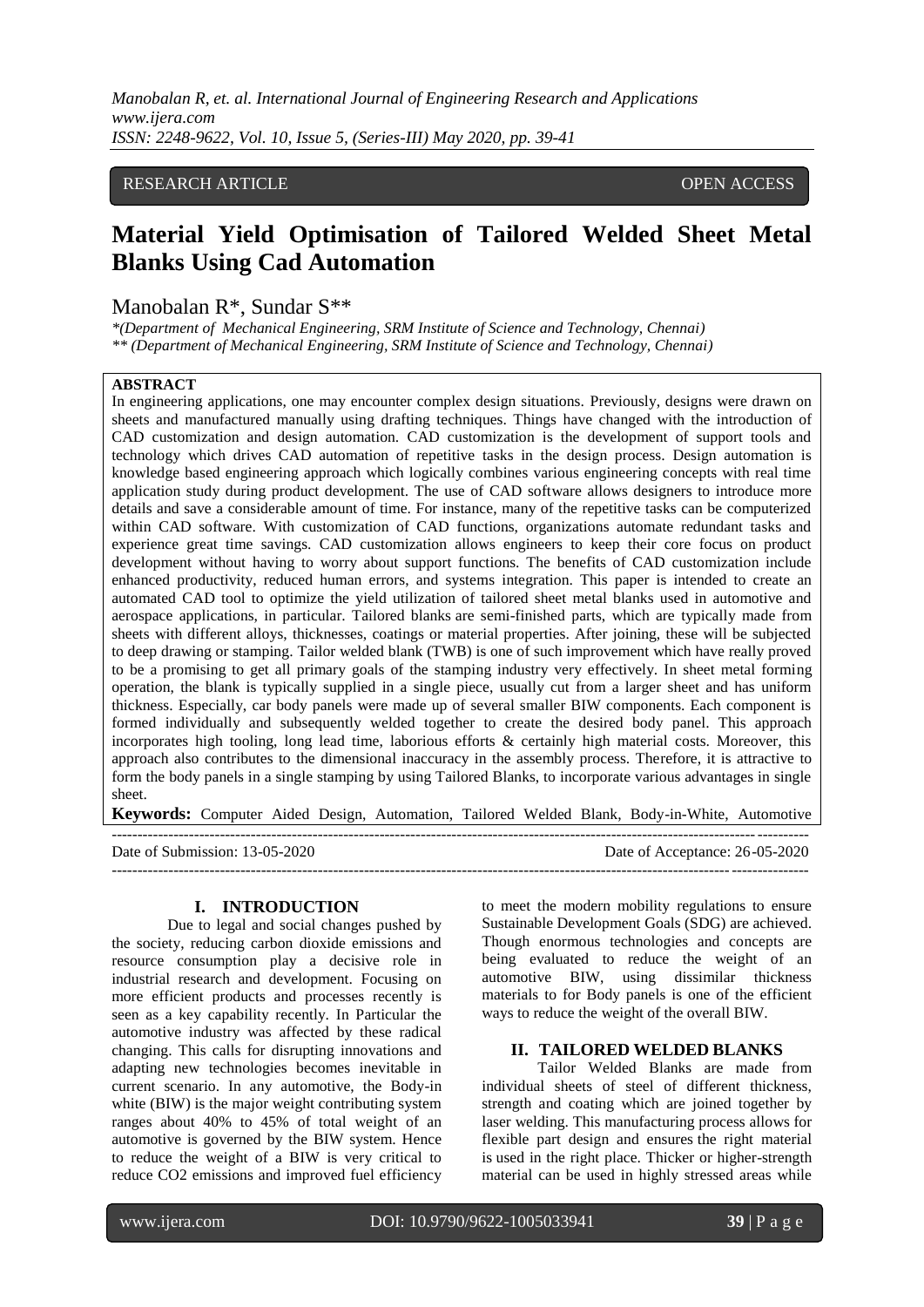thinner sheets or deep drawing grades can be used in others. Expensive materials are only used where they are needed. This targeted approach has benefits including: Cost Reduction, By using expensive materials only where necessary, parts can be produced at a reduced cost. Reduced Weight, By utilizing the appropriate material in the appropriate area, part weight can be reduced. Increased Strength, Higher strength material can be used in highly stressed areas, increasing structural and crash performance.

The tailored welded sheet metal blank yield optimization is calculated based on the developed surface of the sheet metal parts from the CAD packages. The Sheet metal part is designed in CATIA V5 and saved in .IGES format. The CAD data in .IGES format is loaded to another software package called FTI – Form suite to create the blank layout for the given CAD data uploaded. This Blank layout is then exported to CATIA V5 to automate the blank yield utilization using CATIA Macro automation technique written in software scripting methodology called .CAT script. This .CAT script is an in-built scripting platform to automate the repetitive tasks in CATIA V5.

## **III. DESIGN INNOVATIONS**

Since the 1980's, a number of automakers have, in close cooperation with material suppliers, produced aluminum intensive vehicles using two design approaches. First, the conventional steel unibody designs have been converted into allaluminum body-in-whites through part-to-part substitutions. The stamped aluminum parts, although thicker than their steel counterparts, can yield substantial weight savings. An example of this concept is the Honda Acura NSX sportscar in which the weight of the aluminum BIW is 210 kg or 40% lighter than its theoretical steel-sheet equivalent. More recently, Ford has developed a prototype of a medium-sized vehicle with a stamped aluminum unibody, the P2000. Due to the extensive use of aluminum and other lightweight materials in the P2000, its total weight is approximately 900 kg or about 40% less compared to the 1997 Ford Taurus and its weight of 1500 kg. This innovative aluminum design is eventually targeted for high volume production, although the current prototype is estimated to be thousands of dollars more expensive to manufacture than the Ford Taurus. Another design approach for aluminum is the space frame technology, which exploits the excellent formability of aluminum, enabling better utilization of the potentials of aluminum in light weighting of the BIW. Contrary to the unibody with all-stamped parts, the predominant load-bearing structure in aluminum space frame designs consists of extrusions

joined together by cast nodes. Stampings are used to complete the design, forming the floor and exterior panels. The space frame concept yields BIW weights that are in the order of 130 to 175 kg (285 to 385 lbs.). The different production vehicles and The different production vehicles and prototypes mentioned above have demonstrated the capabilities of the intensive use of aluminum in the BIW light weighting. However, this usually results in a cost penalty because of the higher material and processing costs compared to all-steel bodies. Despite the generally higher manufacturing costs of aluminum designs, the difference in the raw material cost is still the main reason why the use of aluminum in holistic BIW designs has so far been limited only to niche market, low-volume vehicles.

## **IV. METHODOLOGY**

The .CAT script is written in such a way that, the un blanked developed surface of the CAD data to be called in the CATIA V5 GSD workbench. Based on the developed surface obtained from FTI package. This developed surface is used to create the rectangular sheets with required manufacturing allowances to shear the blank from simple rectangular sheets as per industry standards with permissible allowances. The un blank CAD profile is rotated with an automated script for each angle of rotation from 0 deg to 90 deg with an increment of 1 deg for each rotation. The calculation of material yield utilization is as follows.

## **Yield Optimization calculation:**

An illustration is shown to demonstrate how this optimization works. Following are the parameters automated in .CAT Script to obtain the results in Excel format are as follows;

Area of the part (developed surface of sheet metal  $part$ ) =

Area of the sheet metal blank  $=$ 

Length wise clearance to blank the developed  $surface =$ 

Width wise clearance to blank the developed surface =

Material Yield (in  $\%$ ) = (Area of the sheet metal blank – Area of the part) ÷ Area of the sheet metal blank \* 100 %

The above yield percentage for each angle of rotation of blanked part is automatically generated with the help of the pre written .CAT Script.